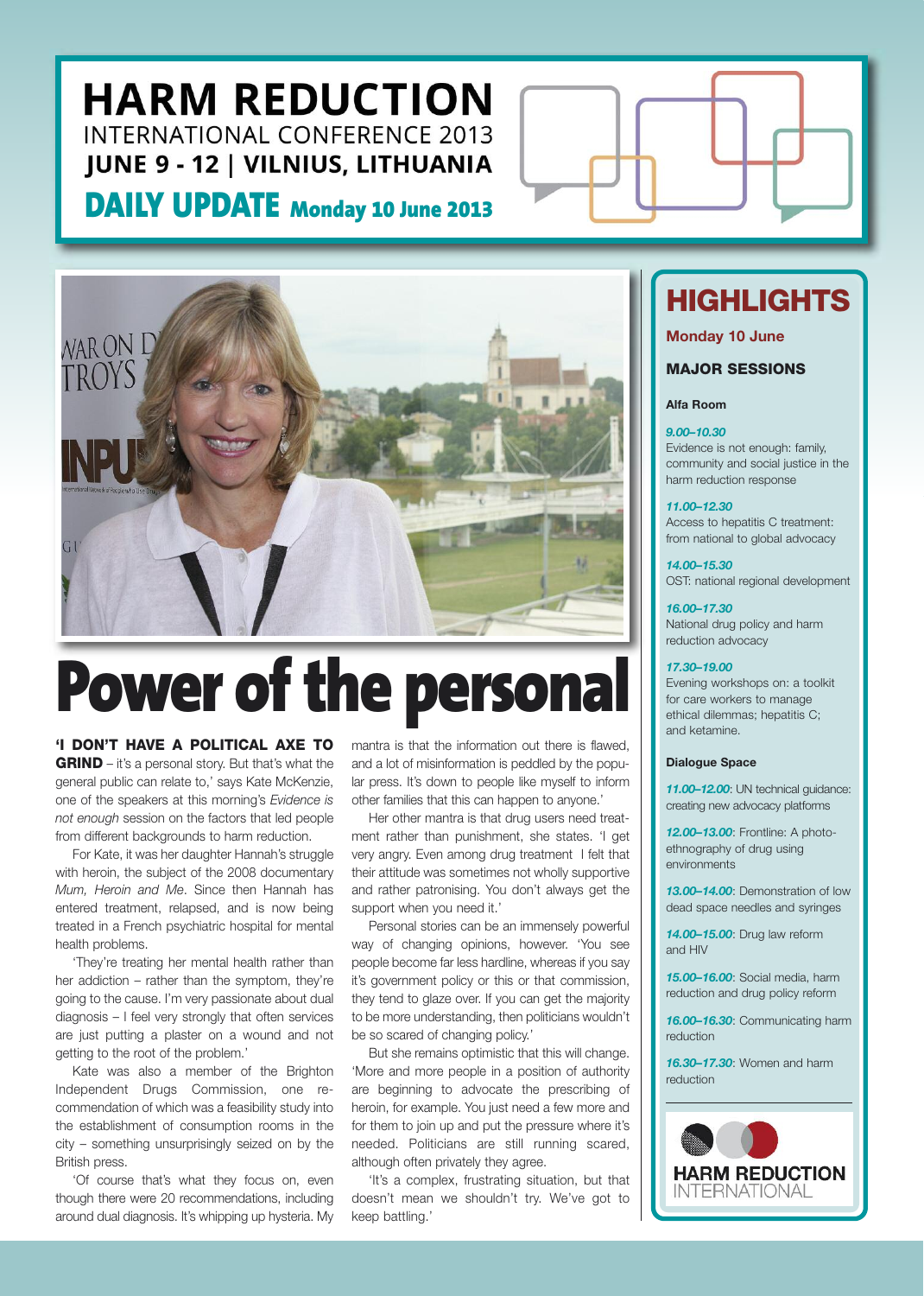### **About the daily update**

*The Daily Update* is produced on behalf of HRI by CJ Wellings Ltd, publishers of *Drink and Drugs News* (DDN) in the UK. DDN is a free monthly magazine circulated to people working in all areas of the drug and alcohol field, and is read worldwide online. The DDN website, which contains current and back issues of the magazine, is freely accessible at *www.drinkanddrugsnews.com*. To advertise in DDN email *ian@cjwellings.com*

Daily updates will be available on Monday, Tuesday and Wednesday mornings at the conference, and will include late changes to the programme.

Reporting team: Claire Brown, David Gilliver, Ian Ralph. Design: Jez Tucker. For editorial enquiries or feedback, please email *claire@cjwellings.com*



**Lithuanian minister of health, Vyentis Povilas Andriukaitis, shares a joke with John-Peter Kools of conference's international review committee before the serious business ofthe week gets underway. 'We are meeting to discuss a range of problems, including how to increase awareness and support forthe fight against the HIV epidemic and how to make sure we save as many lives as possible,' said Mr Andriukatis.**

### **Programme changes – MONDAY <sup>10</sup> JUNE <sup>2013</sup>**

### **Sessions**

- **M3***: Access to hepatitis C treatment: from national to global advocacy, correct abstract number for 'Role of community in eliminating barriers to hepatitis C treatment' by Sergey Golovin is #945*
- **CC08***: National drug policy and harm reduction advocacy #590 One step forward and two steps backward in Indonesian drug policy and harm reduction – Asmin Fransiska will not be presenting.*
- **In CC06***: New approaches to harm reduction programming – #740 Feasibility and acceptability of adding tincture of opium (TO) substitution treatment programme to OST clinics in Iran – Leila Seiri is not coming. Replacement: #320 Tikking the boxes: HIV combination prevention for men who have sex with men (MSM), including intravenous drug users in Cape Town, South Africa by Machteld Busz.*
- **CC10***: Regional track – opioid substitution treatment: who defines the quality? Chair change: instead of Sergii Dvoryak – Erikas Maciunas/Ona Davidoviene. Speaker change: instead of Telman Mamedgasanov, director, the Republican Drug Treatment Center (Azerbaijan) – Aleksey Aleksandrov, chief narcologist (Belarus).*
- **CC05***: Regional track – drug policy: open dialogue. Volodymyr Tymoshenko, head of the State Drug Control Service (Ukraine), is not coming. New panelists for this session: Antonijus Mikulskis, deputy head of Vilnius Police Department; Tea Tsulukiani, minister of justice (Georgia); Jind ich Vobo il, national anti-drug coordinator, Government of the Czech Republic.*

### **Posters**

*Pablo Cymerman's poster #719 (previously scheduled to Monday session, board 28) will be presented on Tuesday on board 52.*

*Ricardo Fuertes's poster #891 will be presented on board 5 on Monday: Implementation of a low threshold harm reduction centre in an area of street sex work and crack users in Lisbon, Portugal.*

*Patrick Gallahue's poster #633 – Human rights guidance in international drug control (scheduled for first Monday session, board 16) – will not be presented.*

*#795, Maeve Anne Daly; Catherine Maria Comiskey; Orla Dempsey; Jennie Milnes; The physical and mental health outcomes of*

*the children of opiate-using parents – will be presented on Monday, on board 45 (originally scheduled for Wednesday, board 67).*

*#681: Demographic and behavioural patterns that impact PWID injection practice: Finding from Hridaya Baseline Study, Visvanathan Arumugam will be presented on board 11 on Monday.*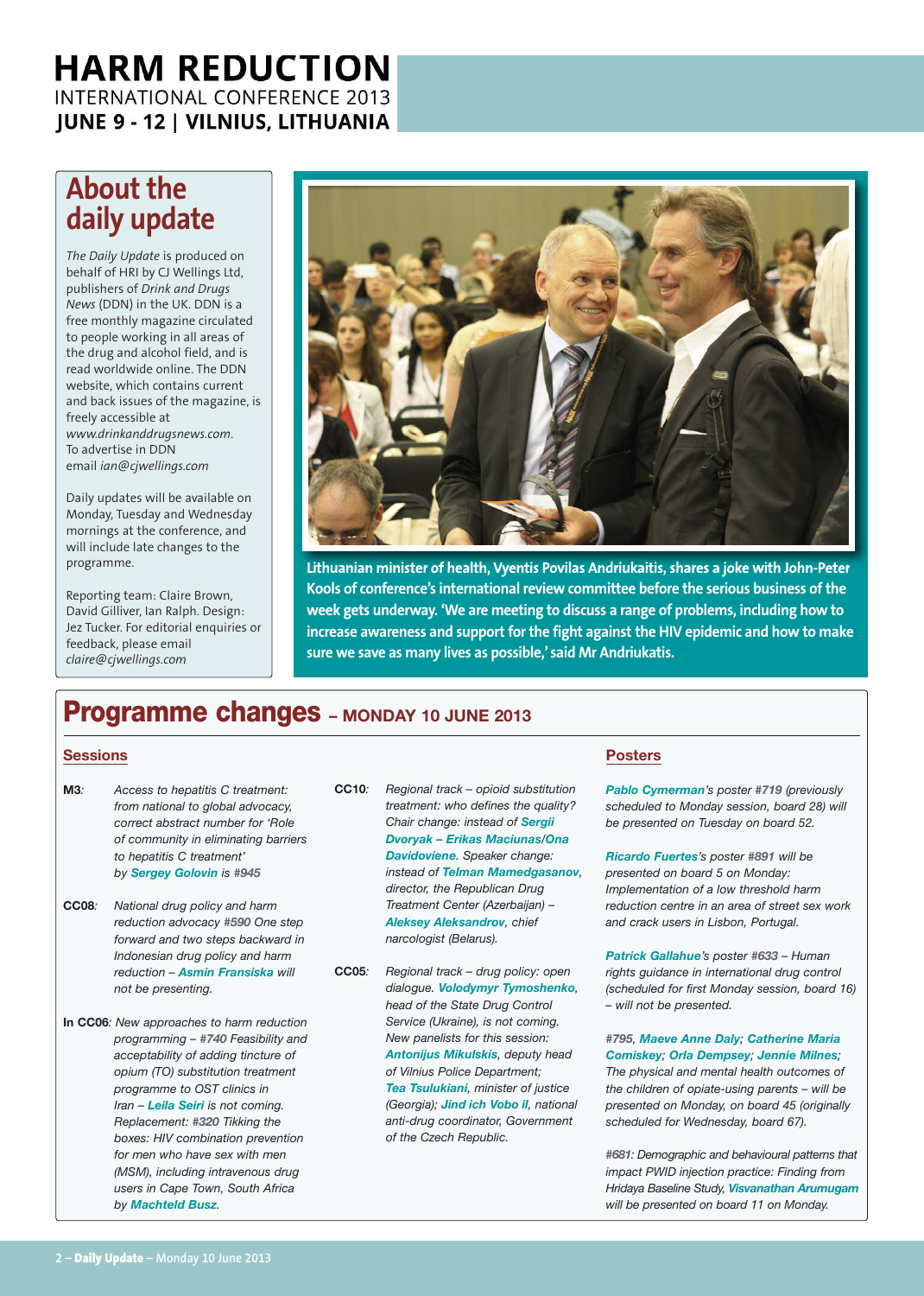

### **'We need to reclaim the moral, ethical and philosophical basis of harm reduction'**

HRI executive director Rick Lines tells the Daily Update about some of the key themes and programme highlights of this year's conference

### **'Eurasia is one of the regions that's been most severely hit by the HIV epidemic related to injecting drug use,'**

says HRI executive director Rick Lines of the decision to stage this year's conference in Lithuania – the first time the event has been held in the Baltic States, and its first time in Eastern Europe since 2007.

'It's also a region where the harm reduction response is underdeveloped,' he says. 'There are high levels of need and a lot of countries with generally poor harm reduction services, severely repressive drug laws and human rights violations against people who use drugs. Having the conference in the Eurasian region was an important way to call attention to these issues.'

Lithuania is also home to HRI's partner organisation, the Eurasian Harm Reduction Network. 'They approached us with a proposal to hold the conference here and they're a fantastic organisation so we jumped at the chance,' he says.

This year's theme is the *Value/s of harm reduction*, with a focus on two key issues. The first is the economic case – the fact that harm reduction 'not only saves lives but is also a very cost-effective public health intervention', he states.

'But we also wanted to focus on the *values*, because one of the things we're seeing is the pushback against harm reduction by conservative governments pushing a recovery agenda. Even five years ago the anti-harm reduction lobby was trying to argue against the scientific basis of harm reduction, but you rarely hear that now. Instead they try to frame harm

reduction as this kind of morally suspect, very clinical response that doesn't value people and sees them as simply receptors of services. So it's also about reclaiming the moral, ethical and philosophical basis of harm reduction.'

Wednesday sees a debate on whether policy reform advocacy and harm reduction advocacy are in sync in the run-up to the 2016 UN General Assembly special session on drugs. 'That's a really important part of the programme,' he says. 'At this moment, political momentum in drug policy reform is based around two issues – cannabis reform in the US and other places, and concerns around state security in Latin America. So the question for harm reductionists is how do we fit into this – how do we use the opening that's being created in the drug policy debate to advance harm reduction?'

Many harm reduction organisations have pragmatically avoided involvement in drug policy reform debates, he stresses, so that their services aren't seen as 'Trojan horses' by governments. 'It's recognising that we have to be part of that discussion, but in a way that doesn't threaten essential programmes.'

Other highlights include sessions on important new work around injecting drug use and people under 18, and a number of high-profile speakers. 'The degree of interest from high-level speakers has really been beyond anything we've had before, and again a lot of that is overlapping with the growing movement around drug policy reform,' he says. 'It's an important part of trying to destigmatise harm reduction, and



**'How do we use the opening that's being created in the drug policy debate to advance harm reduction?' RICK LINES**

hopefully the presence of dignitaries like Michel Kazatchkine and President Ruth Dreifuss will also have an impact in the region.

'The other important thing is just how great it's been working with the Eurasian Harm Reduction Network,' he states. 'They've been a great partner and it was really a good opportunity to build the relationships between our organisations – we've already started to develop a lot of other partnerships and advocacy efforts. It's been a really good experience for us.'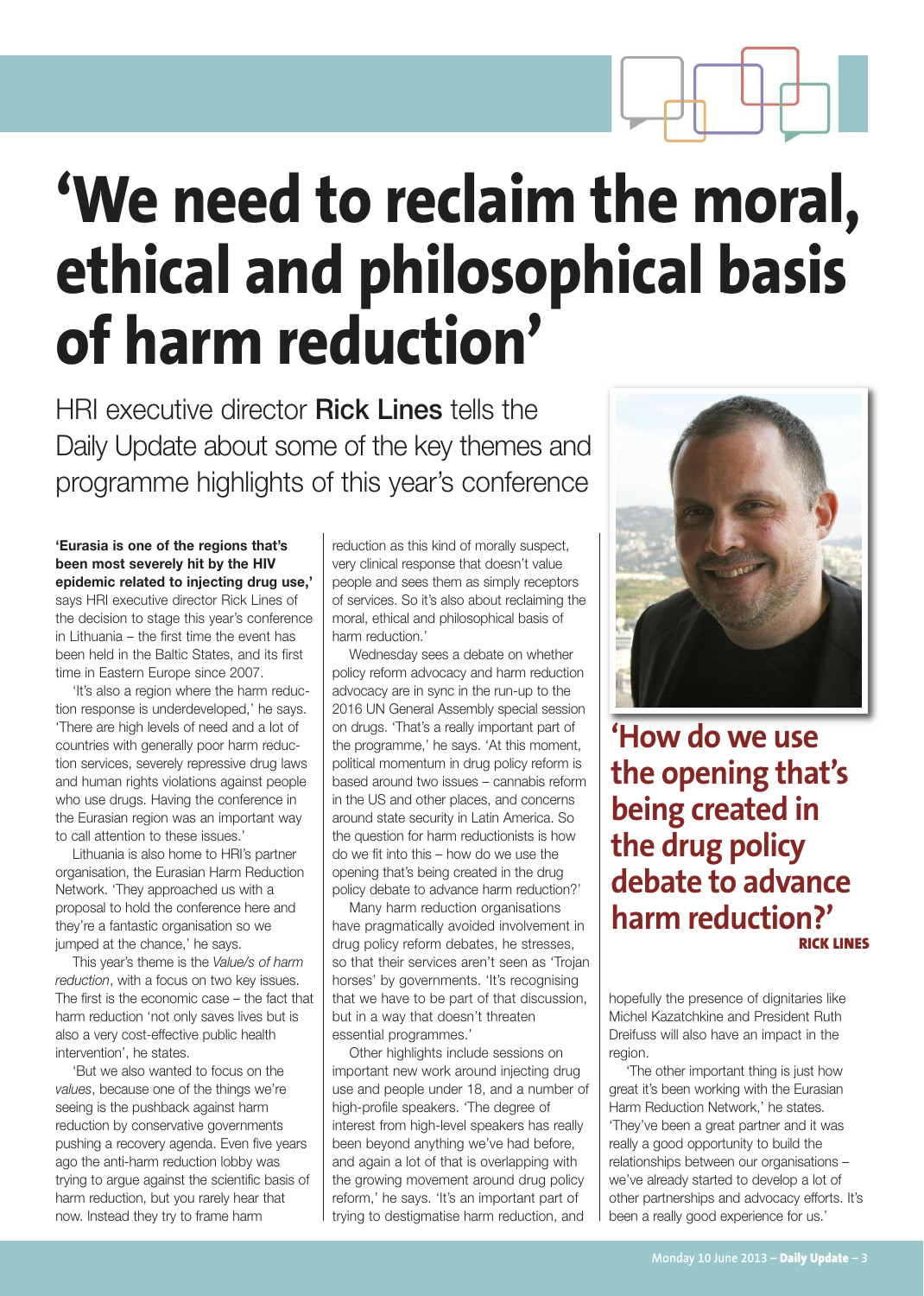# Inthevanguard



**'We hope that the conference will attract the attention of the media and promote discussions among Lithuanian professionals, specialists, politicians and the general public.'**

**DR EMILIS SUBATA**

t this year's conference, opioid<br>
substitution therapy in the form of<br>
the available for delegates who are<br>
unable to expert modiation from their exp substitution therapy in the form of methadone and buprenorphine will unable to export medication from their own country (see facing page), prescribed by Dr Emilis Subata.

Dr Subata has led the Vilnius Centre for Addictive Disorders for more than 20 years. A psychiatrist by training, he has been an expert consultant for the World Health Organization (WHO), the United Nations Office on Drugs and Crime (UNODC) and United Nations Development Programme (UNDP) among others, and is also an associate professor at Vilnius University, itself a WHO collaborating centre for harm reduction.

While Eastern Europe has struggled with a well-documented HIV problem, it was at his treatment centre that the very first methadone programme in a former Soviet country was established, in October 1995, something which may help to explain why Lithuania's HIV rates are among the lowest in the region.

'One of the reasons for that is that we implemented opioid substitution therapy in the three biggest cities in Lithuania before HIV had really appeared among injecting drug users,' he says. 'It wasn't a reaction to

**The Vilnius Centre for Addictive Disorders was home to the first methadone programme in a former Soviet country.** *The Daily Update* **hears from its director,** Dr Emilis Subata

HIV cases among IDUs – it was prior to the first cases among IDUs. In those three cities, quite a large number of IDUs with long histories of injecting were able to access treatment programmes, and needle exchange programmes were introduced quite early as well – starting around 1996 in the sea port of Klaipėda and then in Vilnius in 1997. So we started harm reduction programmes much earlier than in Latvia or Estonia, for instance.'



Rates of HIV transmission through injecting drug use have fallen substantially in recent years, but it remains the case that HIV testing is not always easily accessible. 'It's done mostly by NGOs with external funding, so we might not have the most exact data,' he acknowledges.

Most of Lithuania's major population centres now have needle exchange programmes, however, and the ten largest cities have opioid substitution therapy, accessible free of charge. 'In most of the cities there are no waiting lists, although we do have some in Vilnius,' says Dr Subata.

His clinic also operates a mobile needle and syringe exchange service, which means that the service is accessible to drug users throughout the city. 'We used to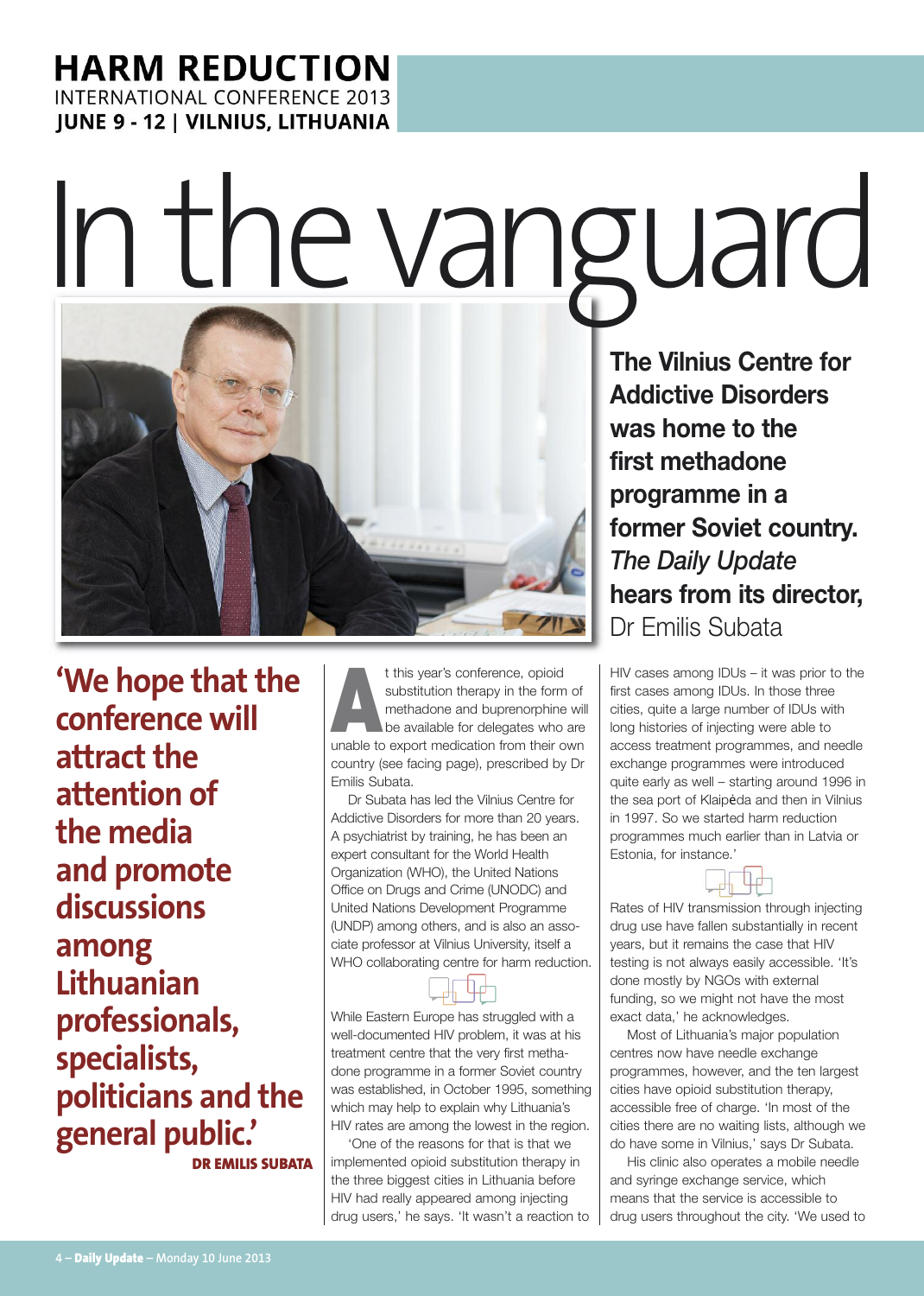

have a mobile van – the "blue bus" – but we've replaced it with a more advanced vehicle,' he says. 'We've had a specially designed, heated bus with a counselling room for about two years now.' All of the service users' files at the centre are also managed by social workers rather than clinicians, which leaves the doctors free to concentrate on treatment. 'We find it's a big advantage, compared to the earlier practice when the physician was taking responsibility for the patient,' he says.



Things haven't always been easy, however, with attempts to close down his service as recently as 2005. 'At that time there was an attack from some politicians in the parliament who were very strongly against harm reduction,' he explains. 'But the programmes survived, and the funding was always available from the Ministry of Health, so there has been a mixed attitude. The ministry was always supportive of harm reduction and opioid substitution therapy, and the government's drug control offices were also always supportive of these interventions, but from time to time there were politicians who expressed negative opinions about harm reduction – there were discussions in the media, as well as between agencies and so on.'

It all depends on the political climate, 'the same as anywhere else in Europe', he states. 'We have conservative politicians who are critical of harm reduction, and more progressive politicians who are more accepting.'

Unlike many places, however, there has been very little resistance to the implementation of harm reduction interventions from the public, he says. 'I would say the general public is largely neutral. Some years ago there was a formal survey on attitudes towards opioid substitution therapy, and it found positive opinions. The police are also quite supportive of opioid substitution therapy and harm reduction because they're disillusioned about the ability of law enforcement alone to suppress the drug trade.'

The staging of the 23rd International Harm Reduction conference in Vilnius is also a significant event, he believes. 'We hope that the conference will attract the attention of the media and promote discussions among Lithuanian professionals, specialists, politicians and the general public,' he says.

### **NEWS from the medical room**



Once again this year, **Gill Bradbury**, registered general nurse and harm reduction practitioner, is coordinating the conference's medical and healthcare services. She tells us what's involved

### **This year we've been able to expand the range of services being offered, to make them truly worthy of a harm reduction event.**

Dr Emilis Subata, director of the Vilnius Centre for Addictive Disorders, has kindly agreed to prescribe opioid substitution therapy (OST) for delegates who are unable to export medication from their country of origin, such as Ukraine, Belarus, Kyrgyzstan, Armenia and Tajikistan. Arrangements have also been made with a private doctor who will facilitate treatment for delegates from Russia who are dependent upon opiates but unable to access OST, due to methadone and buprenorphine not being permissible in Russia. We anticipate at least 20 delegates needing such treatment, which will be dispensed on a daily basis from the clinic.

I am glad to report that we have the opportunity to offer an open Needle Syringe Programme (NSP). We have endeavoured to ensure that people's needs are fully met, with a variety of needles and syringes being provided, along with other injecting equipment such as stericups (cookers), filters, citric acid and vitamin C, swabs and water. Foil for smoking will also be available and outreach NSP provision will also be offered. Much of this equipment has been generously donated by Exchange Supplies, the UK's leading supplier of specialist injecting equipment (www.exchangesupplies.org).

Sharps bins for safe disposal of injecting equipment will be available in the main toilets within the venue, as well as in the medical room. Equally, people will be supplied with individual disposal units, which can be handed in at the end of the conference.

A new feature of our service is the provision of naloxone – another welcome gift, this time courtesy of Kaleidoscope Drug Services, UK (www.kaleidoscopeproject.org.uk). There will be more than 100 kits available for distribution, and training can be provided for those who need it.

We will also be able to provide confidential HIV testing by appointment. This will include a pre- and post-test discussion, plus screening. This is being offered by Demetra (http://demetra.lt), an association for HIV affected women and their families.

As usual, we will undertake brief consultations relating to minor illnesses and injuries, whereupon basic first aid will be offered along with any appropriate treatment or medication. If more specialist services are required, we can refer on. In the event of an emergency, people should call 112. The emergency hospital is Vilniaus Greitosios Pagalbos Universitetinė Ligoninė, at Šiltnamių str. 29, LT-04130 Vilnius; telephone: (+370) 5 216 9069.

The medical room (number 314 on the first floor) will be staffed by myself, a paid nurse from the Baltic American Clinic, and volunteers, some of whom will be engaging in NSP outreach work. The medical room staff, including volunteers, will be wearing white t-shirts with orange writing, saying 'Can I help?' on the front and 'Medical Services' on the back, along with the HRI conference logo.

I will be available on + 370 690 41914. This is my number for the purpose of the conference only and is provided via a Lithuanian registered sim card, so any calls should be cheap!

*Our most grateful thanks go to the volunteers, organisations that have donated the necessary goods, EHRN and HRI staff, all of whom have worked very hard to make this a valuable and comprehensive service.*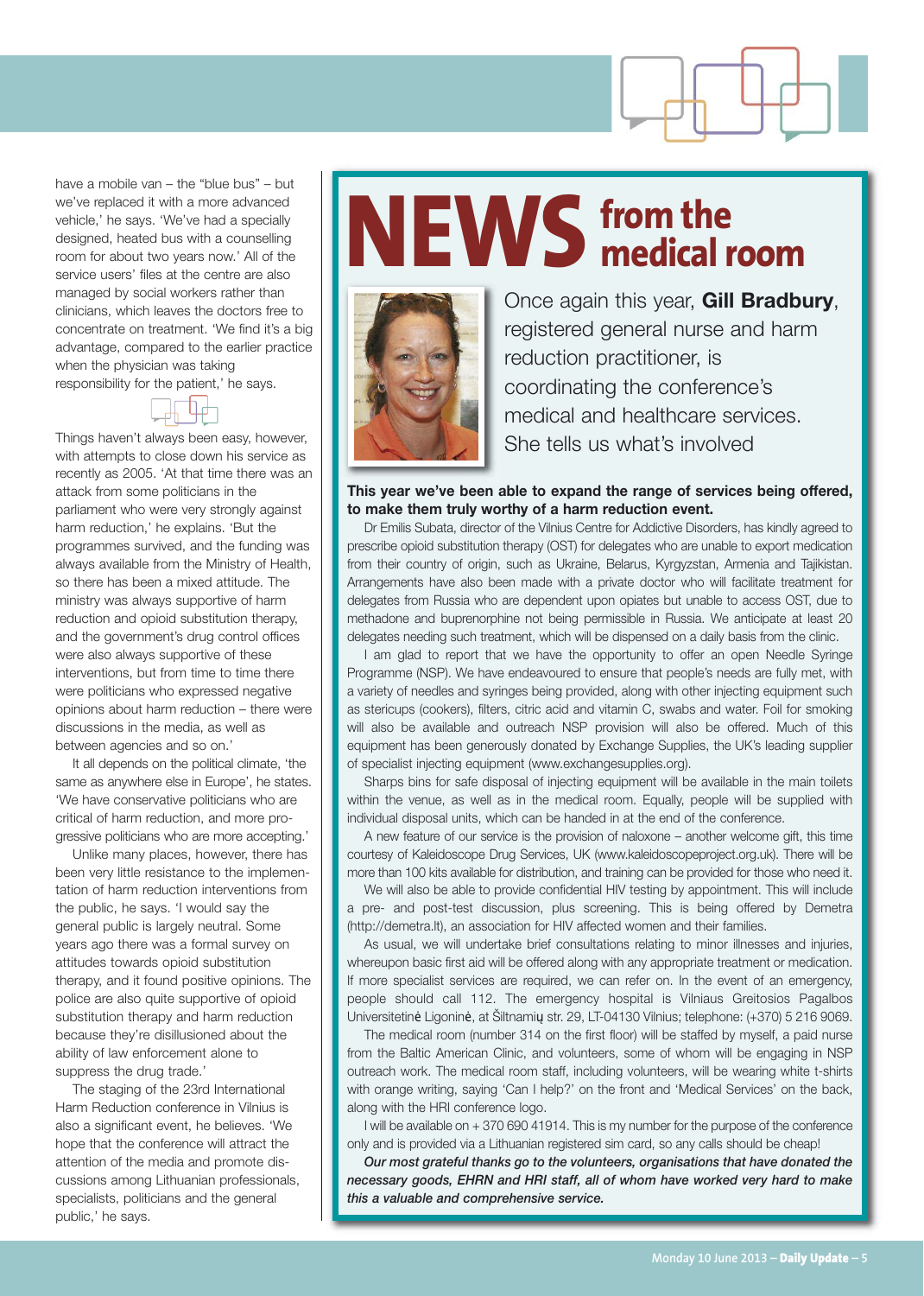### Robert Carr civil society Networks Fund hosts O&A **ACROSS THE WORLD,** CIVIL

**THE ROBERT CARR CIVIL SOCIETY NETWORKS FUND** (RCNF) was launched in Washington DC in July 2012 in memory of Dr Robert Carr and his work in protecting the human rights of vulnerable communities. The fund aims to support global and regional civil society networks, addressing critical factors for scaling up access to HIV prevention, treatment, care and support, as well as protecting the rights of inadequately served populations (ISP) across the world.





The RCNF responds to the reduction in adequate and reliable funding for networks. At country level, inadequate attention is paid to the communities and populations most in need of effective HIV

prevention, treatment, care and support, to the protection of their human rights, and to overturning stigma and discrimination. Inadequately served populations include people living with HIV, gay men and other men who have sex with men, people who use drugs, prisoners, sex workers and transgender people. In a number of localities, women and girls, youth, migrants and people living in rural areas could also be considered ISP.

Civil society networks play a crucial role in addressing barriers to universal access to HIV-services and play a strong role in advocacy by securing the voice and leadership of the communities and populations most affected by HIV. When properly resourced and effective, many networks influence important policy developments that lead to more effective and efficient national and local programmes.

The RCNF is overseen by an International Steering Committee (ISC), bringing together the founding donors, the governments of Norway, the UK and US, and the Bill and Melinda Gates Foundation (BMGF), as well as representatives of global and regional civil society networks. The ISC is advised on funding by a Programme Advisory Panel (PAP) and the fund is supported by a Fund Management Agent, Aids Fonds.

The RCNF funded 24 networks in its inaugural year, and has recently announced the second request for proposals. More information at www.robertcarrfund.org

*Harm Reduction International, the Eurasian Harm Reduction Network and the International Network of People who Use Drugs are hosting a forum for conference delegates to meet representatives of the Robert Carr civil society Networks Fund and ask questions about the fund and the application process, on Monday, 10 June at 3pm–4.30pm in The Delta Room, 23rd Floor, Radisson Blu Hotel.*

### **Equipping people to influence policy**



society organisations play an important role in promoting alternative drug policies that are grounded in human rights and public health, *writes Ann Fordham*. Civil society can hold governments to account for the harms of ineffective, repressive policies, and help to ensure the supportive policy environments in which harm reduction services can operate

effectively. These groups have helped to build the global momentum in favour of drug policy reform.

In order to further build the capacity of civil society around the world, the International Drug Policy Consortium (IDPC) has been working alongside the Eurasian Harm Reduction Network (EHRN) and other partners to develop a comprehensive drug policy training toolkit. The toolkit is the only resource of its kind focusing on global drug policy reform, and its goal is to help advocates understand and influence drug policy making processes at home and abroad.

The toolkit is the result of several years of development and the delivery of IDPC training sessions in Poland, the Philippines, Thailand, Indonesia and Kenya. It has been designed to allow IDPC, EHRN and a wide range of other individuals and organisations to deliver workshops on drug policy advocacy. It is an open access resource, meaning that anyone is free to download, use and adapt the materials for their own needs.

The toolkit includes a number of activities, presentations and exercises, all designed to keep participants engaged and active. These range from the 'tree of good drug policy' to the creation of 'advocacy action plans', and the activities are split into four modules – the current drug control system, effective drug policy, harm reduction advocacy, and civil society engagement in drug policy advocacy. To deliver every activity in the toolkit would take about a fortnight, so instead it is meant as a menu from which a facilitator can pick and choose the activities which best suit their context, audience and timeframe.

*The toolkit will be launched at a special lunchtime event on Monday 10 June, from 12.45 – 13.45 in the Sky Bar of the Radisson Blu Hotel, followed by a one-day sample training event on Thursday 13 June – also in the Radisson Blu Hotel. Visit www.idpc.net, or contact jbridge@idpc.net, for more information.*

*Ann Fordham is executive director of the International Drug Policy Consortium*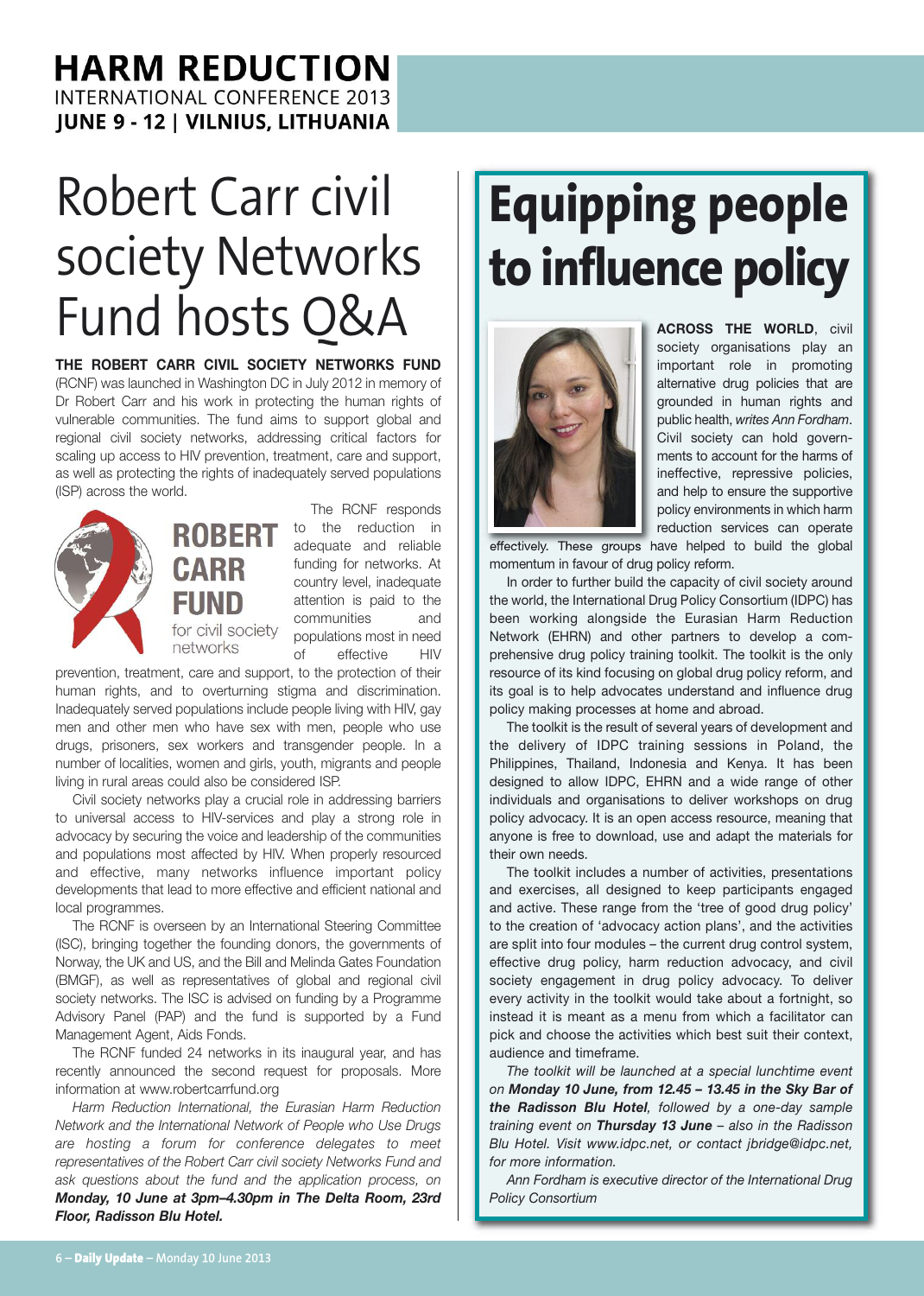

## Difficult Decisions

**John Miller, of the Coalition for Children Affected by AIDS, explains how he became involved in developing an ethical decision-making toolkit to combat bias against parents who use drugs**



**'Acareworker might be legitimately concerned,** *even after* **checking his or her bias atthe door. But how couldwe separate the bias from the real ethical dilemma?' JOHN MILLER**

**Jude Byrne and I knew that care-workers de finger-wagging. In Vienna in 2010, she and question: how can we support care worker face, while also challenging them to questic who use drugs and other key affected populations?** ude Byrne and I knew that care-workers deserved more than blame and finger-wagging. In Vienna in 2010, she and I grappled with an important question: how can we support care workers in the ethical dilemmas they face, while also challenging them to question their bias against parents

I work with the Coalition for Children Affected by AIDS, and wanted children in key affected populations to get good quality, family-centred care and support. Jude had told me there were real barriers to this – criminalisation, bias, and justifiable mistrust of service users. Jude was approaching the question as a mother who uses drugs, someone who had experienced first hand the unfair judgments of care workers.

We knew the question was complicated: if people who use drugs are like other parents, then we can't ignore that some might neglect or abuse children – just as non-drug using parents might. A care worker might be legitimately concerned, *even after* checking his or her bias at the door. But how could we separate the bias from the real ethical dilemma?

Almost nothing exists out there to help care workers make ethical decisions in community-based settings. Only the wealthiest hospitals have ethicists on their staff. Meanwhile the rest of the world carries on, doing what they think best, but often relying on personal value systems, or on policies that can never foresee every situation. And care workers are among the lowest paid workers, many of them members of the populations they are serving. It isn't easy to flout an unjust law when you have your own children to feed and you could lose your job.

We put together a working group – as representative as we could make it – comprising key population groups, ethicists, funders, and care worker organisations. We conducted an international survey. We learned that at least monthly and *sometimes daily*, care workers face ethical dilemmas – situations where different values, beliefs, responsibilities, or concerns pull them in different directions. They have to make difficult decisions; ones that will result in the most good, or the least harm. When they don't get support, this creates a huge burden and can lead to burnout. The guilt and questions linger – did I make the best choice? Was there a way to avoid the harm I may have caused?

We designed a toolkit that we think is easy to read and easy to use. At the core of the toolkit is a code of ethical values and principles to anchor the process. A simple four-step method guides care workers. They're prompted to question their bias while collecting all the information and separating fact from assumption. They weigh up the ethical values and principles in conflict. They elaborate options and their possible consequences. Then they make a decision, act on it, document it, and evaluate later, debriefing with colleagues.

*Draft three of the toolkit is being pilot tested this summer, and is being presented on Monday 10 June in an oral abstract session from 11am-12pm. For those interested in a hands-on workshop on how to implement the guidance, there will be a workshop delivered by members of the project's working group from 5:30pm to 7pm the same day.*